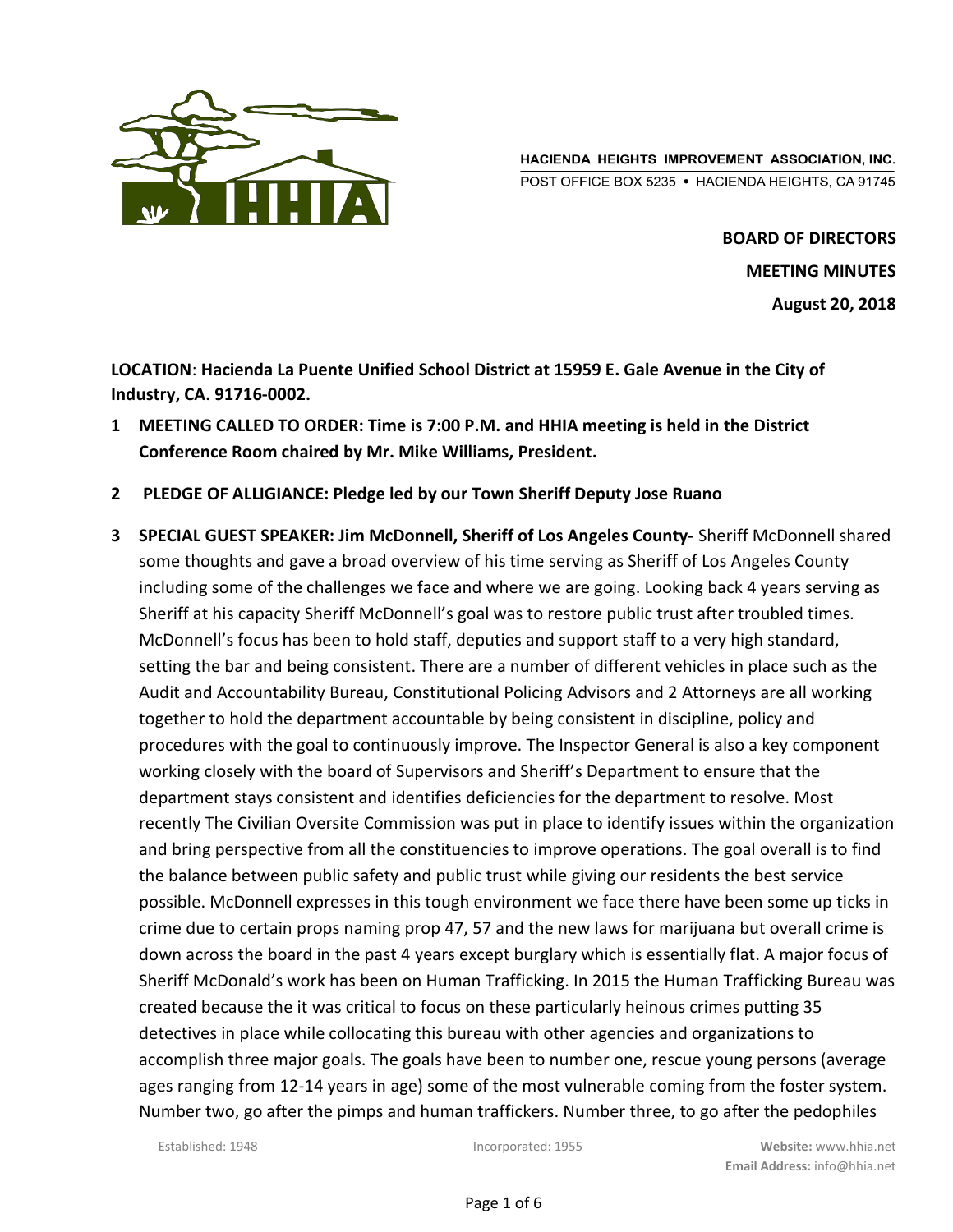and prosecute them to the fullest extent of the law. Other topics that have been a focus during Sheriff McDonnel's time are Counter Terrorism, Fentanyl, Mental Illness in Jail and Homelessness. In the Question and Answer segment a resident asked about body cameras. Sheriff Mc Donnell claims to be a prepotent of them but in the latest estimation it would cost effectively sixty-three million dollars a year. Sheriff McDonnell exclaimed if the department was given additional funds of that amount he would first need to spend it on his number one priority which would be staffing, putting more officers on the street. Second resident asked "How can we improve community relations?" Sheriff McDonnell explained he relies heavily on each station and each sheriff to be an ambassador for each local community. Public safety is a team sport. As civilians the best way you can help is get to know your deputies. Another Resident asked two questions first how do we fill the vacancies we need? Sheriff McDonnell answered they have built a staff of 23 Recruiters and hired 2300 deputies in past 4 years but have a way to go. Second question was in regards to policy on officers preparing reports when police have video footage to review. Sheriff McDonnell explained statements made by officers should be written based on the state of mind and intent of the officer before reviewing any tapes especially while reporting on a use of force situation. Supplemental reports may be attached that are written after reviewing any footage. Another Resident asked how we can increase coverage of officers in our area and commented that there have been complaints in the community via social media that there are long wait times in regards to service. Sheriff McDonnell expressed that any concerns and issues you see as far as coverage need to be addressed with your County Supervisor so that the Supervisor is aware of the needs of the community and look at that when making decisions. Another Resident asked about the homeless population and what can be done. Sheriff McDonnell explained it is not a crime to be homeless. Most encounters with the homeless the Sheriff Department has when they are in crisis. There is a homeless outreach task force that reaches out offering services and shelter unfortunately many homeless suffer from mental illness and deny the services and are shelter resistant. Currently there are about 60,000 homeless accounted for in Los Angeles County. A Board member asked if we can find opportunities to transfer between law enforcement departments. Unfortunately, Sheriff McDonnell explained that is not possible to easily transfer between departments. Everyone is trained in their specialty and has different classifications. Another Resident asked if department is using drones. Sheriff McDonell replied there are currently two drones. One for training and one for deployment used in a very limited way based on protocol. Drone use in deployment is usually related to trying to find someone who is lost, tactical operations in swat and bomb calls. It is a potential life saver. Mr. Williams, President of HHIA, closed with Sheriff McDonnell by making a comment for that our town Sheriff Deputy Jose Ruano attends all of our HHIA meetings, answers residents questions, provides statistics and is working very hard as our town Sheriff which Sheriff McDonnell thanked him for his comment.

4 ROLL CALL: Ted Chang, Jeffrey Lin, Scott Martin, Lucy Pedregon, David Salcedo, Sandy Keat, Joan Licari, Jennifer Kelley, Mike Williams, Jim Kleinpell.

ABSENT BOARD MEMBERS: Shou Jen Kuo, Joan Snyder.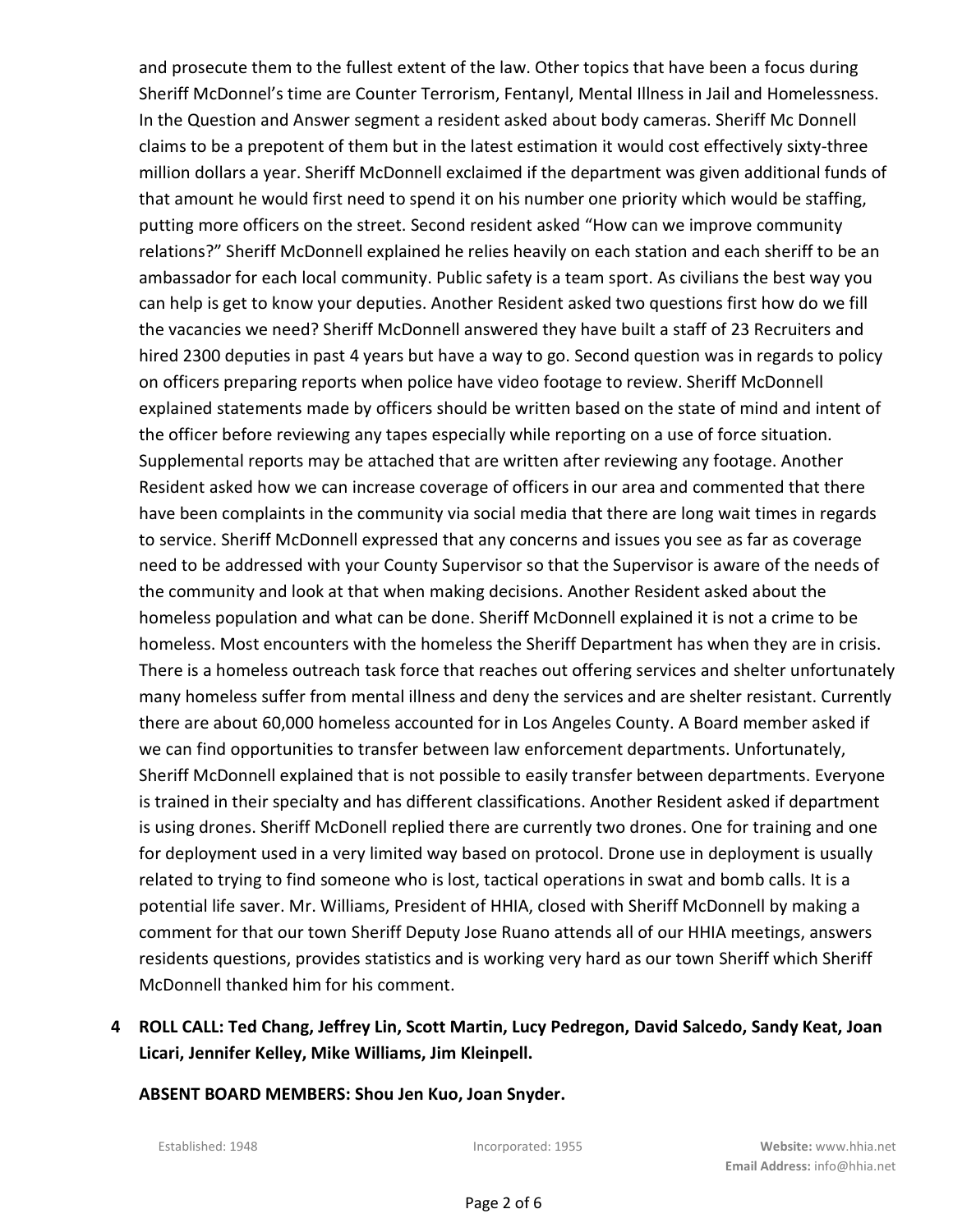- 5 MEETING MINUTES: For Board meeting July 16, 2018, A motion was made to approve the minutes by Joan Licari as presented, second by Jim Kleinpell. No objections, motion carried.
- 6 TREASURER'S REPORT: Mike Williams reported HHIA holds an account at US Bank located at 2040 So. Hacienda Boulevard in Hacienda Heights, CA. 91745. The report of Income/Deposits total to the amount of \$245.53 while the amount of expenses total to \$2,950.54 concluding to a balance of \$11,180.09 (as of July 12, 2018). For itemization of details refer to Website: www.hhia.net

# (From Addendum)

a. Approval for Printing of Parade Clean-up Certificates of Appreciation \$34.00 Check No. 2146 to Lucy Pedregon.

b. Appreciation Gift Card to Hacienda Baptist Church Custodian \$20.00

# 7 PUBLIC SAFETY & LAW ENFORCEMENT UPDATES:

- a. California Highway Patrol Officer Jeremy Tolen reported statistics for unincorporated Hacienda Heights, 195 collisions reported on the streets and 636 collisions on the 60 freeway. Station wide the statistics in regards to collisions were 12 fatal accidents, 1,454 injuries and 3,562 non-injuries. The primary factor in most collisions were due to excessive speed. There was one fatality due to DUI and 105 injuries due to DUI. There were 6 motorcycle fatalities, 4 heavy truck/ big-rig fatalities, 154 big-rig injury collisions, 429 big-rig non-injury collisions. Officer Tolen advises please keep your distance when driving next to a big- rig on the right side of the freeway. If you can not see the driver in their mirror then they cannot see you. Enforcement statistic 2018 year to date written 2725 speeding citations which is up over last year. Arrested 641 DUI drivers, 638 seatbelt citations, 1245 talking on the cell phone citations, 2210 for texting while driving. Cell phone related citations just about doubled from the year before. Upcoming events the CHP will be partnering with Ian Calderon's office for the College Career Fair at Los Altos September 15 from 10am-1:30pm. Concerned resident inquired about the "side show" car takeover that happened on Azusa and Colima. Officer Tolen explained they are aware of these incidents and have a task force out looking for these events. Officer Tolen urges all residence that are witness to these occurrences call 911 immediately and do not get involved. These participants can be armed, under the influence and dangerous. There have been several recent incidents where law enforcement was able to make arrests for illegal activity that take place with the task force assigned. These incidents go from a few hundred participants to over thousand. Officers have to careful when taking enforcement action because of the size. Officer Tolen encourages all residence follow the CHP on social media for up to date information. Residents that would like to file a complaint can email 550trafficcomplaints@chp.ca.gov
- b. Los Angeles Sheriff Department Deputy Jose Ruano thanks the community and HHIA for their support. Since Jose has been assigned to our neighborhood he has performed over 100 "Neighborhood Watch" meetings. Deputy Ruano invites residence to contact him personally to address issues in the community. The Deputy wants to hear directly from the community to help resolve problems residents are facing. Deputy Ruano invites residents who want to be more involved to participate with the volunteers on patrol program. There is also the reserve program available for residents that may want to take a more active role. Please contact the sheriff department for more information. Deputy Jose Ruano can be reached directly at (626) 934-3052 or email jaruano@lasd.org . Crime Stats for Hacienda Heights this moth are down 9%, there was one rape reported which was more of a domestic type of crime, a deputy was assaulted this week, 10 burglaries in August so far. In the last 3 months there have been 52 burglaries compared to last year for the same time period there were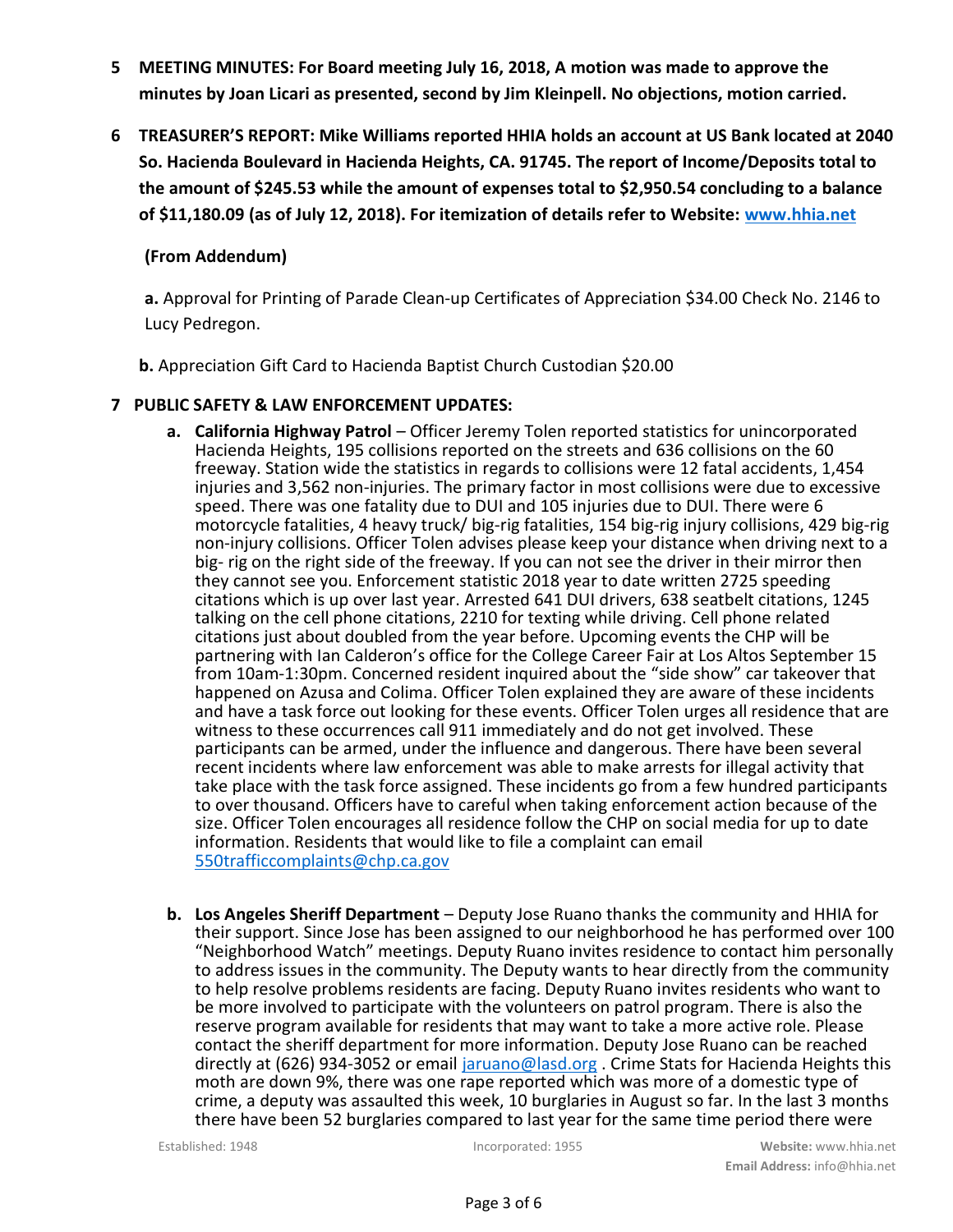74 so it has gone down. Deputy Ruano encourages residents to get to know your neighbors and learn to communicate on a regular basis. Being more attentive to who is in your neighborhood and practicing great communication can prevent crime by reporting suspicious activity. Know what your neighbors drive. There have been 5 auto thefts this year and 5 vehicle burglaries this month which is down from last year. Most thefts/ burglaries is from victims leaving valuables visible. It is always best to not leave valuables in a vehicle but if you do store it out of sight. If you have an alarm then use it!!! Resident inquired how to prevent identity theft/ keep financial information safe. Both Officer Tolen and Deputy Ruano says when getting gas always look for the official seal on a credit card terminal or better yet pay for gas inside with attendant. Always use credit card so you have recourse if your money is stolen. Using a debit card money is not usually recovered.

c. Mountains & Recreation & Conservation Authority – Ranger Francine Godoy was Absent. For more information about the Hacienda Heights Trailhead log on to www.habitatauthority.org or call (562) 945-9003.

### 8 COMMUNITY REPRESENTATIVES:

- a. Representative 4th Supervisorial District Field Deputy Nicholas Holden reported there were 2 items on the agenda to share from District Supervisor Hahn's office. First item being an ordinance to limit rate increases at Mobile Home Parks up to 3 % which would apply to unincorporated areas. The board will be meeting again to vote on this agenda item. The second item was to approve a 2.6 million dollar budget to refurbish Schabarum Park specifically it is going to be used to improve two of the three playgrounds. Replace fixtures with more energy efficient lights. The mobile field office is still being held at Shabarum Park every Wednesday from 9am-12pm. LA County Fair is coming up we have LA County day on September 2 with a special admission price \$6.60. Downtown field office for  $4<sup>th</sup>$  District Supervisor Janice Hahn is (213) 974-4444.
- b. Representative 39th Congressional District Field Deputy is vacant.
- c. Representative 57th State Assembly District Field Deputy Ruby Duenas announces the upcoming College Career Fair to take place September 15 from 10am-1:30pm at Los Altos High School providing great information to students. There are 9 opportunity drawing of \$250 for students to participate in. There are college writing contest that can win \$3,000 scholarships. Assembly bill 354 Preserving the American Dream for Home Owners. This would limit institutional investors from purchasing multiple properties and taking away the opportunity for first time home owners to purchase a home by competing against these investors. This would define an institutional investor as an individual or corporation that owns more than 100 single family homes in California that is valued at more than 10 million dollars.
- d. Representative 32nd State Senate District Field Deputy is vacant.
- e. Representative Mt. San Antonio College Don Sachs shares Mt. SAC starts August 27 with 32,000 fulltime students in attendance. The Academy of Mt Sac in West Covina allows students to earn college credit and complete an Associate Degree while complete High School courses. The Board of trustees had their July 24 meeting and approved a measure to place a bond measure on the ballet. There have been numerous meetings over the past year and a half discussing necessary upgrades and improvements needed to the college.
- f. Hacienda Heights Librarian Amy Boteilho announces September  $3<sup>rd</sup>$  Library is closed. Big events: September 15 at 2pm concert at the Library, September 24 at 7pm to celebrate Hispanic Heritage Month, September 29 at 2pm concert for children with disabilities. Library is now Metro tap facility. You can load your tap card at the library. Library experienced vandalisms and it is under investigation. Please go on the website for details http://lacountylibrary.org/libs/haciendahts/ .
- g. Community Center Olivia Perea our community center manager reports Summer was very successful with a great turnout for Movie Night and Concerts in the Park. Steinmetz Park has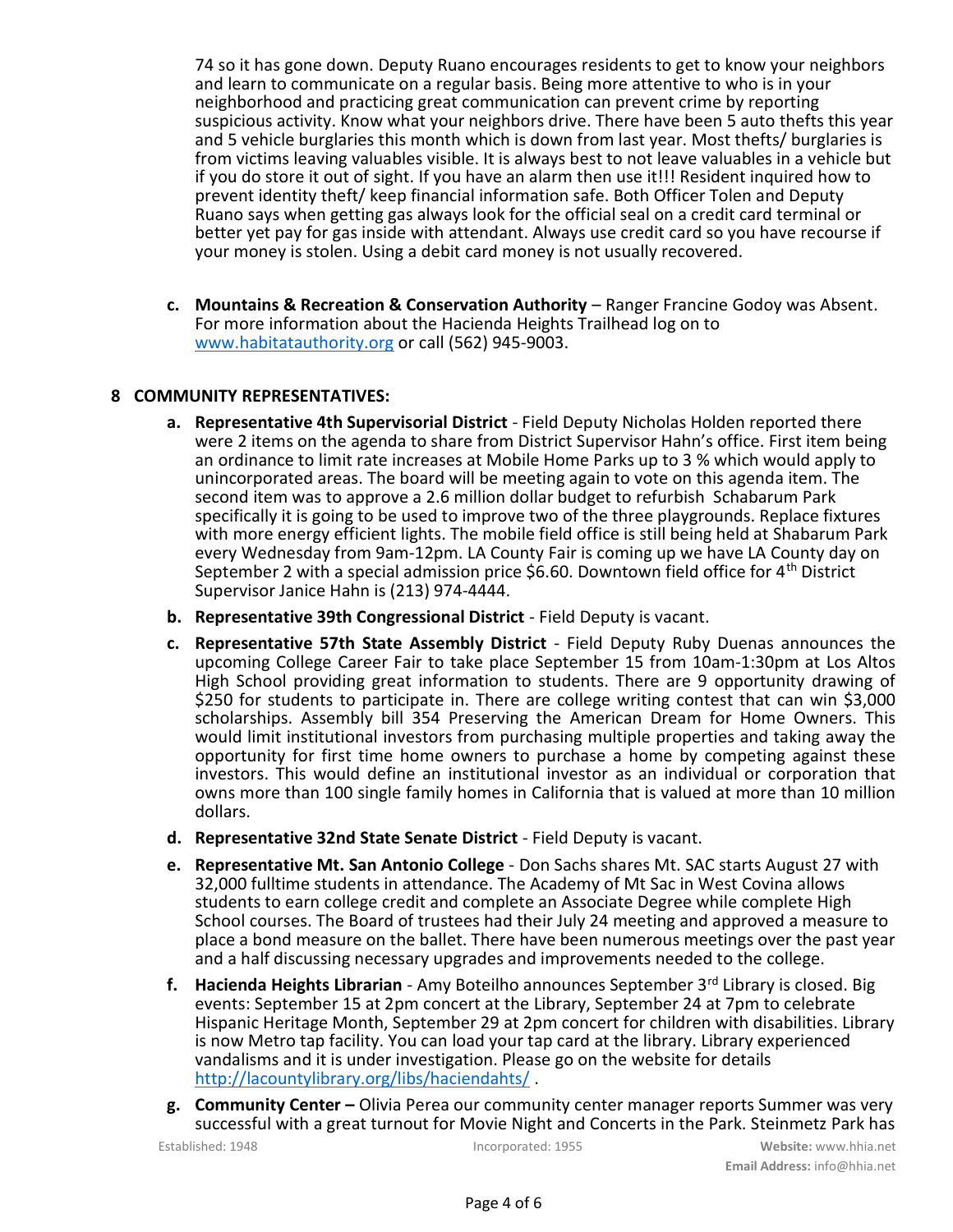a new program that was started this year called Parks After Dark every Thursday, Friday and Saturday through out the summer from 6pm-9pm with multiple family friendly activities. This program may come back during the winter months so stay tuned. Currently at the community center there is a girl empowerment program that runs for 8 weeks, this Friday is Paint Nights. These Paint nights are geared toward family activities you are instructed as you paint along and they have the instructor on the big screen which really makes it fun and informative and there are refreshments and nice music. There is a monthly newsletter to checkout and keep up on all the activities the community center has to offer. The school district owns the property and has a contract with the community center to use the facility. Any questions or comments please contact the Hacienda Heights Community Center at (626) 333-3250.

h. Hsi Lai Temple, Project Coordinator, IBPS - Gena Ooi the Hsi Lai orchestra is holding auditions for children ages 7-10 years old to join their orchestra which will be performing at Cal State University, Los Angeles to celebrate their 30 year anniversary in December. September 22 the Hsi Lai Autumn Moon Festival will be held at the temple in the court yard from 7:30pm- 9pm. There will be tea, moon cake, meditation class and the abbot will speak. Meditation classes will start a new session again in September. The temple serves vegetarian buffet lunch for the public from 11:30am to 1:30pm week days and on the weekend till 2:30pm for \$8 donation. There is a coastal beach clean-up on September 15 at 7:30am- 2pm meet leaving from 3130 Colima Rd, Hacienda Heights travel on school buses will shuttle volunteers down to event. For more information on events and classes visit http://www.hsilai.org.

#### 9 OLD BUSINESS:

- a. 2018 Membership Drive- Jim Klienpell invites anyone who is not already a member to join. 269 renewal letters were mailed out.
- b. July 2018 Newsletter- Joan Licari states all newsletters have been sent out 289 newsletters were sent out to all HHIA members and important officials such as the office of Janice Hahn and Ian Calderon.
- c. Ted Chang ask members to review cell tower report and utilities

#### 10 NEW BUSINESS:

- a. Appointing Annual meeting Committee celebrating 71 years of HHIA. Lucy Pedregon and Scott Martin will be co-chairing the committee, volunteers are David Salcedo, Randy Black, Maury Edwards, Adriana Quinones, Vince, Jennifer Kelley
- b. West Nile Virus Prevention Challenge (Assist Los Angeles County Public Health) Committee includes David Salcedo, Lucy Pedregon and Sandy Keat will work to come up with concept and strategies to get the word out.
- c. Volunteer for 2017 HHIA Financial Audit: Maury Edwards, Vince Hann and Ron Dunbar.
- 11 COMMITTEE REPORTS: Please refer to HHIA website www.hhia.net for details of Board Member reports.

### 12 PUBLIC INPUT:

a. Resident brought up concerns that there is a lawsuit that was recently over turned in regards to the oil drilling locally in the Wild Life Preserve in our hills. The resident has brought the concern to Supervisor Janice Hahn's office and they are working on it. Board offices are being briefed. Resident warns that our hills are at risk again of drilling to start. City of Whittier had it on their agenda in close session meeting. Resident is opposed to